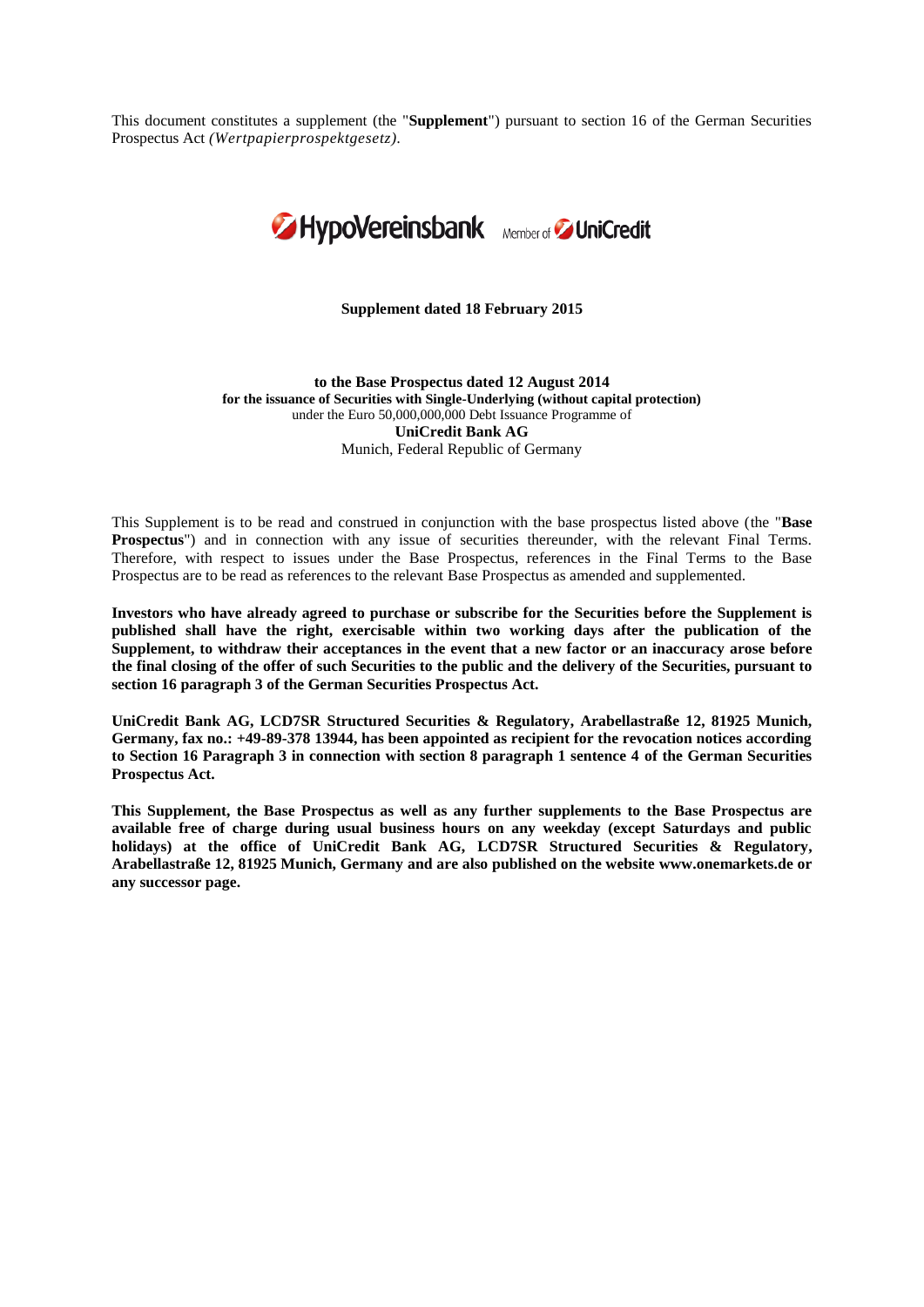UniCredit Bank AG announces the following material inaccuracies pursuant to section 16 Paragraph 1 of the German Securities prospectus Act with regard to the Base Prospectus:

In the section "PART C - SPECIAL CONDITIONS OF THE SECURITIES", Product Type 7 (Express Securities), Product Type 8 (Express Plus Securities) and Product Type 9 (Express Securities with Additional Amount) on page 127, the definition of Additional Amount Payment Level (k) shall be replaced by the following:

"**Additional Amount Payment Level (k)**" means **[**the respective Additional Amount Payment Level (k) as specified [in the column "Additional Amount Payment Level (k)" in Table **[**●**]]** in § 1 of the Product and Underlying Data.**] [**the respective Additional Amount Payment Factor (k) multiplied by R (initial).**]**"